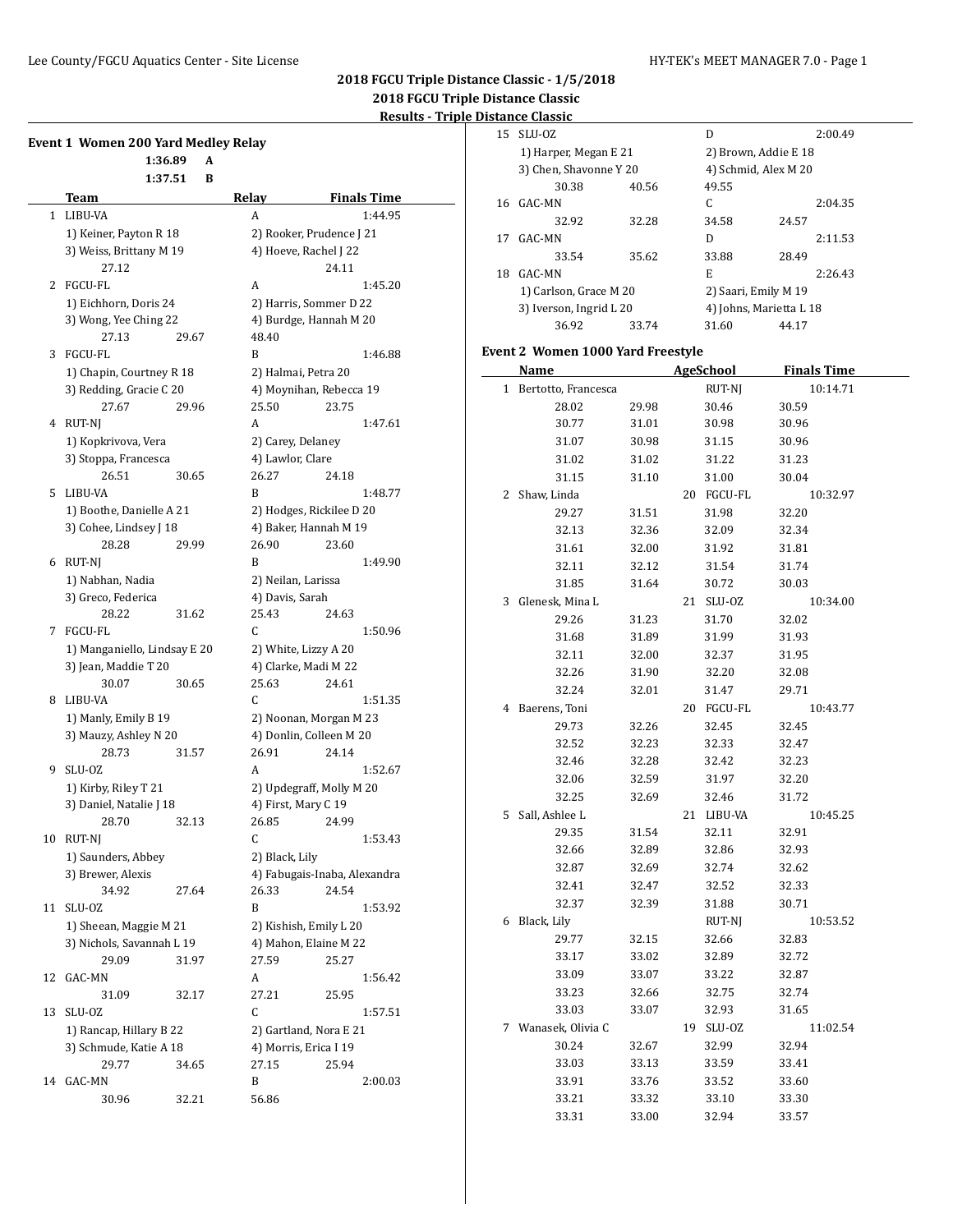|   | (Event 2 Women 1000 Yard Freestyle) |       |              |                    |  |  |  |  |  |  |  |
|---|-------------------------------------|-------|--------------|--------------------|--|--|--|--|--|--|--|
|   | <b>Name</b>                         |       | AgeSchool    | <b>Finals Time</b> |  |  |  |  |  |  |  |
| 8 | Iler, Lily H                        |       | SLU-OZ<br>18 | 11:18.66           |  |  |  |  |  |  |  |
|   | 30.36                               | 32.63 | 33.76        | 34.07              |  |  |  |  |  |  |  |
|   | 34.19                               | 34.10 | 34.40        | 34.19              |  |  |  |  |  |  |  |
|   | 34.03                               | 16.88 | 14.40        | 35.60              |  |  |  |  |  |  |  |
|   | 1:00.11                             | 44.15 | 34.55        | 34.44              |  |  |  |  |  |  |  |
|   | 34.39                               | 34.38 | 34.03        | 34.00              |  |  |  |  |  |  |  |

#### **Event 3 Women 200 Yard Butterfly**

 $\overline{a}$ 

**1:53.80 A**

| 1:59.59<br>B |                     |         |    |                  |       |                    |  |  |  |
|--------------|---------------------|---------|----|------------------|-------|--------------------|--|--|--|
|              | Name                |         |    | <b>AgeSchool</b> |       | <b>Finals Time</b> |  |  |  |
| 1            | Stoppa, Francesca   |         |    | RUT-NJ           |       | 2:02.81            |  |  |  |
|              | 27.75               | 31.32   |    | 31.64            | 32.10 |                    |  |  |  |
| 2            | Finnigan, Alicia J  |         |    | 19 LIBU-VA       |       | 2:03.25            |  |  |  |
|              | 28.71               | 31.24   |    | 31.90            | 31.40 |                    |  |  |  |
| 3            | Cohee, Lindsey J    |         |    | 18 LIBU-VA       |       | 2:04.96            |  |  |  |
|              | 28.79               | 31.71   |    | 32.15            | 32.31 |                    |  |  |  |
| 4            | Greco, Federica     |         |    | RUT-NJ           |       | 2:06.79            |  |  |  |
|              | 28.71               | 31.71   |    | 32.94            | 33.43 |                    |  |  |  |
| 5            | Elmgreen, Christina |         |    | 21 FGCU-FL       |       | 2:10.39            |  |  |  |
|              |                     |         |    | 33.72            | 34.97 |                    |  |  |  |
| 6            | Mauzy, Ashley N     |         |    | 20 LIBU-VA       |       | 2:11.94            |  |  |  |
|              | 29.37               | 33.27   |    | 34.20            | 35.10 |                    |  |  |  |
| 7            | Herfurth, Christi N |         |    | 21 FGCU-FL       |       | 2:13.19            |  |  |  |
|              | 29.78               | 33.50   |    | 35.28            | 34.63 |                    |  |  |  |
| 8            | Jean, Maddie T      |         |    | 20 FGCU-FL       |       | 2:13.67            |  |  |  |
|              | 29.05               | 33.52   |    | 35.16            | 35.94 |                    |  |  |  |
| 9            | Nichols, Savannah L |         |    | 19 SLU-OZ        |       | 2:13.82            |  |  |  |
|              | 30.17               | 33.47   |    | 34.78            | 35.40 |                    |  |  |  |
| 10           | Oppel, Nikki E      |         |    | 21 FGCU-FL       |       | 2:15.39            |  |  |  |
|              | 29.73               | 34.45   |    | 35.59            | 35.62 |                    |  |  |  |
| 11           | Saunders, Abbey     |         |    | RUT-NJ           |       | 2:15.53            |  |  |  |
|              | 29.99               | 34.33   |    | 35.58            | 35.63 |                    |  |  |  |
|              | 12 Lee, Thomasin    |         |    | RUT-NJ           |       | 2:16.21            |  |  |  |
|              | 30.58               | 34.89   |    | 35.61            | 35.13 |                    |  |  |  |
|              | 13 Schmid, Alex M   |         | 20 | SLU-OZ           |       | 2:17.77            |  |  |  |
|              | 30.54               | 33.95   |    | 36.01            | 37.27 |                    |  |  |  |
|              | 14 Morris, Erica I  |         |    | 19 SLU-OZ        |       | 2:20.43            |  |  |  |
|              | 31.50               | 1:13.03 |    | 35.90            |       |                    |  |  |  |
| 15           | Chen, Shavonne Y    |         | 20 | SLU-OZ           |       | 2:27.87            |  |  |  |
|              | 32.75               | 37.20   |    | 38.62            | 39.30 |                    |  |  |  |

#### **Event 4 Women 200 Yard Backstroke**

#### **1:50.99 A**

#### **1:59.19 B**

| Name                 |                    |       | AgeSchool      | <b>Finals Time</b> |         |  |
|----------------------|--------------------|-------|----------------|--------------------|---------|--|
| 1                    | Kopkrivova, Vera   |       | RUT-NJ         |                    | 2:02.02 |  |
|                      | 28.26              | 30.64 | 31.72          | 31.40              |         |  |
| 2 Keiner, Payton R   |                    | 18    | LIBU-VA        |                    | 2:03.90 |  |
|                      | 29.20              | 31.44 | 31.48          | 31.78              |         |  |
| Eichhorn, Doris<br>3 |                    | 24    | FGCU-FL        |                    | 2:08.22 |  |
|                      | 29.75              | 32.17 | 33.74          | 32.56              |         |  |
| 4                    | Chapin, Courtney R | 18    | <b>FGCU-FL</b> |                    | 2:11.62 |  |
|                      | 31.13              | 33.49 | 34.16          | 32.84              |         |  |

| 5. | Kirby, Riley T         |       | 21 | SLU-OZ         |       | 2:11.88 |
|----|------------------------|-------|----|----------------|-------|---------|
|    | 30.58                  | 33.60 |    | 34.58          | 33.12 |         |
| 6  | Weiss, Brittany M      |       | 19 | LIBU-VA        |       | 2:12.12 |
|    | 29.49                  | 31.63 |    | 34.14          | 36.86 |         |
| 7  | Tibbitt, Maggie        |       |    | RUT-NJ         |       | 2:14.39 |
|    | 30.90                  | 33.12 |    | 34.42          | 35.95 |         |
| 8  | Soutar, Hannah I       |       | 23 | <b>FGCU-FL</b> |       | 2:15.13 |
|    | 31.27                  | 33.40 |    | 34.98          | 35.48 |         |
| 9  | Kelly, Madison M       |       | 18 | SLU-OZ         |       | 2:15.35 |
|    | 31.67                  | 33.71 |    | 34.66          | 35.31 |         |
| 10 | Nabhan, Nadia          |       |    | RUT-NJ         |       | 2:15.86 |
|    | 31.58                  | 33.74 |    | 35.78          | 34.76 |         |
| 11 | Boothe, Danielle A     |       | 21 | LIBU-VA        |       | 2:16.53 |
|    | 31.24                  | 34.06 |    | 35.50          | 35.73 |         |
| 12 | Harper, Megan E        |       | 21 | SLU-OZ         |       | 2:19.04 |
|    | 32.11                  | 35.02 |    | 36.04          | 35.87 |         |
| 13 | Rancap, Hillary B      |       | 22 | SLU-OZ         |       | 2:21.29 |
|    | 32.90                  | 35.87 |    | 36.33          | 36.19 |         |
| 14 | Manganiello, Lindsay E |       | 20 | FGCU-FL        |       | 2:23.44 |
|    | 32.64                  | 35.92 |    | 37.01          | 37.87 |         |

#### **Event 5 Women 200 Yard Breaststroke**

**2:07.18 A**

| Name |                        | <b>AgeSchool</b> |  |            | <b>Finals Time</b> |         |  |
|------|------------------------|------------------|--|------------|--------------------|---------|--|
|      | 1 Rooker, Prudence J   |                  |  | 21 LIBU-VA |                    | 2:22.67 |  |
|      | 32.53                  | 36.96            |  | 36.55      | 36.63              |         |  |
|      | 2 Noonan, Morgan M     |                  |  | 23 LIBU-VA |                    | 2:23.57 |  |
|      | 33.53                  | 36.42            |  | 36.83      | 36.79              |         |  |
|      | 3 White, Lizzy A       |                  |  | 20 FGCU-FL |                    | 2:24.93 |  |
|      | 32.76                  | 36.35            |  | 38.07      | 37.75              |         |  |
|      | 4 Halmai, Petra        |                  |  | 20 FGCU-FL |                    | 2:25.76 |  |
|      | 32.72                  | 36.67            |  | 38.00      | 38.37              |         |  |
|      | 5 Neilan, Larissa      |                  |  | RUT-NJ     |                    | 2:26.32 |  |
|      | 33.92                  | 37.28            |  | 38.17      | 36.95              |         |  |
|      | 6 Hodges, Rickilee D   |                  |  | 20 LIBU-VA |                    | 2:27.06 |  |
|      | 33.21                  | 37.55            |  | 38.60      | 37.70              |         |  |
| 7    | Carey, Delaney         |                  |  | RUT-NJ     |                    | 2:28.55 |  |
|      | 33.85                  | 37.89            |  | 38.58      | 38.23              |         |  |
|      | 8 Harris, Sommer D     |                  |  | 22 FGCU-FL |                    | 2:31.26 |  |
|      | 33.28                  | 38.48            |  | 39.23      | 40.27              |         |  |
|      | 9 Kishish, Emily L     |                  |  | 20 SLU-0Z  |                    | 2:35.50 |  |
|      | 36.01                  | 38.85            |  | 40.19      | 40.45              |         |  |
|      | 10 Parkinson, Morgan E |                  |  | 21 SLU-0Z  |                    | 2:35.80 |  |
|      |                        |                  |  | 40.97      | 39.92              |         |  |
|      | 11 Updegraff, Molly M  |                  |  | 20 SLU-0Z  |                    | 2:36.63 |  |
|      | 35.18                  | 39.56            |  | 40.76      | 41.13              |         |  |
|      | 12 Gartland, Nora E    |                  |  | 21 SLU-0Z  |                    | 2:46.08 |  |
|      | 37.25                  | 41.51            |  | 44.02      | 43.30              |         |  |
|      |                        |                  |  |            |                    |         |  |

#### **Event 6 Women 200 Yard Freestyle**

**1:43.30 A**

#### **1:47.99 B**

| Name              |       | AgeSchool  | <b>Finals Time</b> |  |
|-------------------|-------|------------|--------------------|--|
| 1 Baker. Hannah M |       | 19 LIBU-VA | 1:53.62            |  |
| 27.15             | 29.12 | 29.25      | 28.10              |  |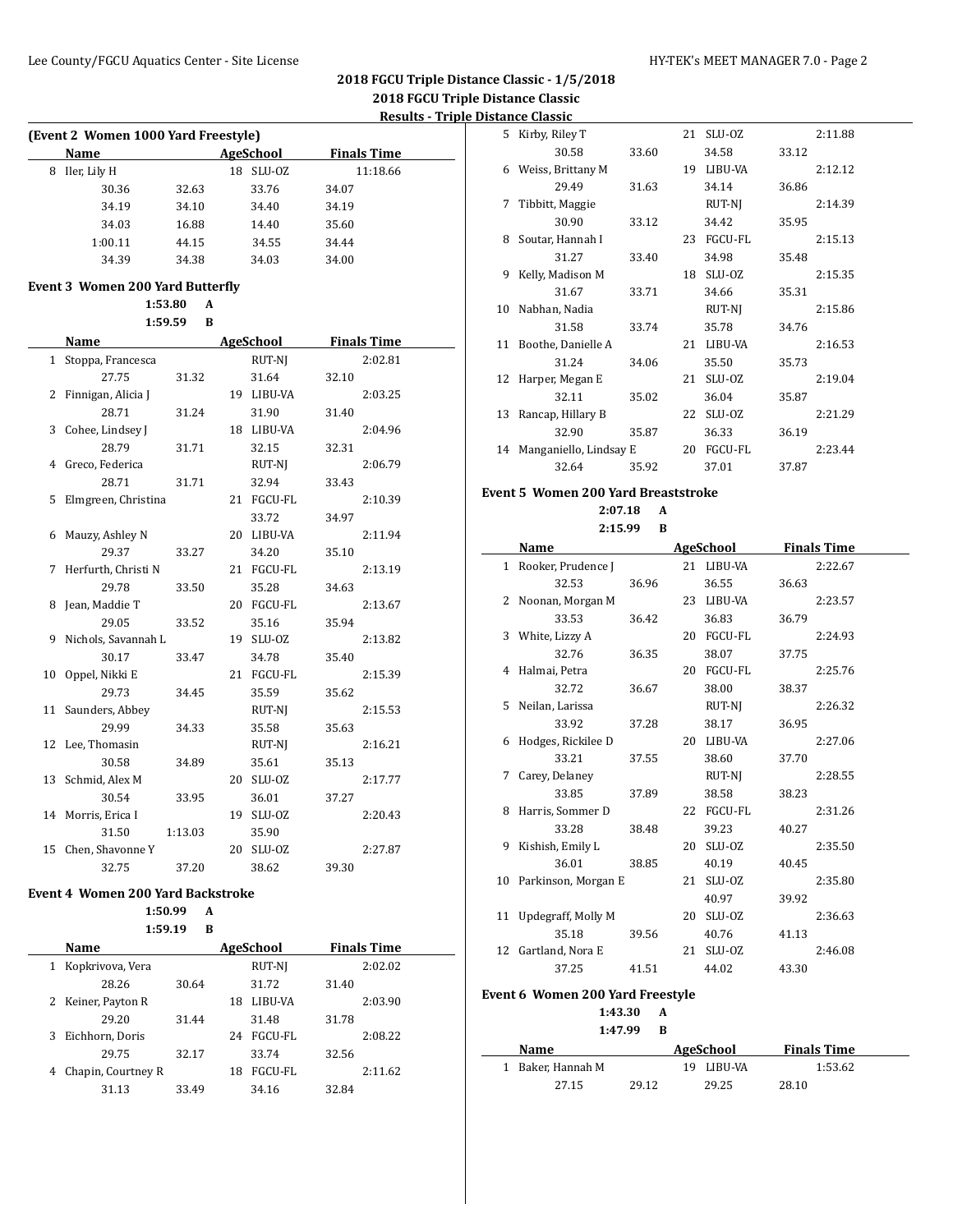| (Event 6 Women 200 Yard Freestyle)             |                           |       |    |            |       |         |  |  |  |
|------------------------------------------------|---------------------------|-------|----|------------|-------|---------|--|--|--|
| <b>AgeSchool</b><br><b>Finals Time</b><br>Name |                           |       |    |            |       |         |  |  |  |
| 2                                              | Burdge, Hannah M          |       |    | 20 FGCU-FL |       | 1:54.14 |  |  |  |
|                                                | 27.20                     | 29.17 |    | 29.22      | 28.55 |         |  |  |  |
| 3                                              | Redding, Gracie C         |       |    | 20 FGCU-FL |       | 1:56.21 |  |  |  |
|                                                | 27.61                     | 29.24 |    | 29.21      | 30.15 |         |  |  |  |
| 4                                              | Hoeve, Rachel J           |       |    | 22 LIBU-VA |       | 1:57.27 |  |  |  |
|                                                | 26.23                     | 29.55 |    | 30.69      | 30.80 |         |  |  |  |
| 5                                              | Black, Shelby Q           |       |    | 20 LIBU-VA |       | 1:57.91 |  |  |  |
|                                                | 27.62                     | 29.56 |    | 29.99      | 30.74 |         |  |  |  |
| 6                                              | Fabugais-Inaba, Alexandra |       |    | RUT-NJ     |       | 1:58.06 |  |  |  |
|                                                | 27.28                     | 30.10 |    | 30.48      | 30.20 |         |  |  |  |
| 7                                              | Moynihan, Rebecca         |       |    | 19 FGCU-FL |       | 1:58.54 |  |  |  |
|                                                | 28.12                     | 30.09 |    | 29.94      | 30.39 |         |  |  |  |
| 8                                              | Lawlor, Clare             |       |    | RUT-NJ     |       | 1:58.69 |  |  |  |
|                                                | 27.43                     | 30.38 |    | 30.72      | 30.16 |         |  |  |  |
| 9                                              | Pond, Chelsea G           |       |    | 22 LIBU-VA |       | 1:59.74 |  |  |  |
|                                                | 27.86                     | 29.58 |    | 30.64      | 31.66 |         |  |  |  |
| 10                                             | Donlin, Colleen M         |       | 20 | LIBU-VA    |       | 2:00.39 |  |  |  |
|                                                | 27.80                     | 30.58 |    | 31.49      | 30.52 |         |  |  |  |
| 11                                             | Mahon, Elaine M           |       | 22 | SLU-OZ     |       | 2:00.40 |  |  |  |
|                                                | 28.14                     | 30.86 |    | 31.09      | 30.31 |         |  |  |  |
| 12                                             | Daniel, Natalie J         |       | 18 | SLU-OZ     |       | 2:00.78 |  |  |  |
|                                                | 28.13                     | 30.70 |    | 30.83      | 31.12 |         |  |  |  |
| 13                                             | Clarke, Madi M            |       | 22 | FGCU-FL    |       | 2:00.83 |  |  |  |
|                                                | 28.28                     | 31.21 |    | 31.23      | 30.11 |         |  |  |  |
| 14                                             | Davis, Sarah              |       |    | RUT-NJ     |       | 2:01.14 |  |  |  |
|                                                | 27.94                     | 30.57 |    | 31.48      | 31.15 |         |  |  |  |
| 15                                             | Brewer, Alexis            |       |    | RUT-NJ     |       | 2:01.59 |  |  |  |
|                                                | 28.34                     | 30.80 |    | 31.13      | 31.32 |         |  |  |  |
| 16                                             | Magnusson, Elizabeth A    |       | 20 | LIBU-VA    |       | 2:02.53 |  |  |  |
|                                                | 28.02                     | 30.80 |    | 31.68      | 32.03 |         |  |  |  |
| 17                                             | Sheean, Maggie M          |       | 21 | SLU-OZ     |       | 2:05.46 |  |  |  |
|                                                | 28.76                     | 32.13 |    | 33.15      | 31.42 |         |  |  |  |
| 18                                             | Wolska, Paulina           |       | 21 | SLU-OZ     |       | 2:06.58 |  |  |  |
|                                                | 29.72                     | 32.13 |    | 32.59      | 32.14 |         |  |  |  |
| 19                                             | First, Mary C             |       |    | 19 SLU-0Z  |       | 2:06.98 |  |  |  |
|                                                | 28.06                     | 32.72 |    | 34.46      | 31.74 |         |  |  |  |
| 20                                             | Moses, Meghan             |       |    | RUT-NJ     |       | 2:07.42 |  |  |  |
|                                                | 27.98                     | 31.54 |    | 34.08      | 33.82 |         |  |  |  |
| 21                                             | Schienvar, Karin E        |       |    | 20 FGCU-FL |       | 2:07.73 |  |  |  |
|                                                | 29.02                     | 32.43 |    | 33.34      | 32.94 |         |  |  |  |
| ---                                            | Rymer, Karli              |       |    | RUT-NJ     |       | XNS     |  |  |  |
|                                                | Event 7 Women 400 Yard IM |       |    |            |       |         |  |  |  |

**4:04.70 A 4:19.39 B**

**Name AgeSchool Finals Time** 1 Zeiger, Liz P 19 FGCU-FL 4:28.14 28.25 32.80 34.57 33.26 38.63 39.19 30.75 30.69 2 Francis, Kiah A 19 LIBU-VA 4:32.59 29.70 33.67 36.06 36.37 36.99 39.36 31.12 29.32 3 Manly, Emily B 19 LIBU-VA 4:36.46 29.15 33.31 35.74 34.32 40.17 40.68 32.34 30.75

# 4 Wong, Yee Ching 22 FGCU-FL 4:37.55 28.02 32.50 35.42 34.73 39.83 41.10 33.08 32.87 5 Wittman, Hannah C 21 FGCU-FL 4:41.09 29.40 33.69 36.77 35.79 39.91 40.44 33.16 31.93 6 Schmude, Katie A 18 SLU-OZ 4:42.75 29.69 33.38 36.01 35.88 41.81 41.60 32.35 32.03 7 Brown, Addie E 18 SLU-OZ 5:09.99 33.64 39.10 41.80 40.21 42.44 43.25 35.54 34.01 8 Harder, Anna L 18 SLU-OZ 5:11.33 32.62 38.97 41.52 41.83 42.28 43.17 35.99 34.95

#### **Event 9 Women 500 Yard Freestyle**

**4:36.30 A 4:47.79 B**

|       | Name                |       |    | <b>AgeSchool</b> | <b>Finals Time</b> |         |  |
|-------|---------------------|-------|----|------------------|--------------------|---------|--|
| $1\,$ | Bertotto, Francesca |       |    | RUT-NJ           |                    | 5:01.12 |  |
|       | 27.66               | 29.36 |    | 30.01            | 30.53              |         |  |
|       | 30.55               | 30.60 |    | 30.74            | 30.83              |         |  |
|       | 30.73               | 30.11 |    |                  |                    |         |  |
| 2     | Glenesk, Mina L     |       |    | 21 SLU-0Z        |                    | 5:09.59 |  |
|       | 28.65               | 31.02 |    | 31.54            | 31.59              |         |  |
|       | 31.73               | 31.72 |    | 31.85            | 31.60              |         |  |
|       | 31.23               | 28.66 |    |                  |                    |         |  |
| 3     | Shaw, Linda         |       | 20 | FGCU-FL          |                    | 5:10.29 |  |
|       | 28.84               | 30.80 |    | 31.46            | 31.86              |         |  |
|       | 31.14               | 31.87 |    | 31.59            | 31.63              |         |  |
|       | 31.34               | 29.76 |    |                  |                    |         |  |
| 4     | Baerens, Toni       |       |    | 20 FGCU-FL       |                    | 5:10.75 |  |
|       | 29.21               | 31.01 |    | 31.64            | 31.51              |         |  |
|       | 31.32               | 31.60 |    | 31.60            | 31.55              |         |  |
|       | 31.30               | 30.01 |    |                  |                    |         |  |
| 5.    | Sall, Ashlee L      |       | 21 | LIBU-VA          |                    | 5:17.03 |  |
|       | 29.01               | 31.58 |    | 32.08            | 32.25              |         |  |
|       | 32.40               | 32.26 |    | 32.43            | 32.19              |         |  |
|       | 31.85               | 30.98 |    |                  |                    |         |  |
| 6     | Black, Lily         |       |    | RUT-NJ           |                    | 5:21.71 |  |
|       | 29.19               | 31.81 |    | 32.40            | 32.54              |         |  |
|       | 32.59               | 32.47 |    | 32.47            | 32.96              |         |  |
|       | 32.78               | 32.50 |    |                  |                    |         |  |
|       | 7 Wanasek, Olivia C |       | 19 | SLU-OZ           |                    | 5:26.66 |  |
|       | 29.66               | 32.47 |    | 32.87            | 33.02              |         |  |
|       | 33.32               | 33.23 |    | 33.18            | 33.14              |         |  |
|       | 33.26               | 32.51 |    |                  |                    |         |  |
| 8     | Iler, Lily H        |       |    | 18 SLU-0Z        |                    | 5:36.23 |  |
|       | 29.44               | 32.88 |    | 34.24            | 34.15              |         |  |
|       | 34.66               | 34.11 |    | 34.39            | 34.12              |         |  |
|       | 33.91               | 34.33 |    |                  |                    |         |  |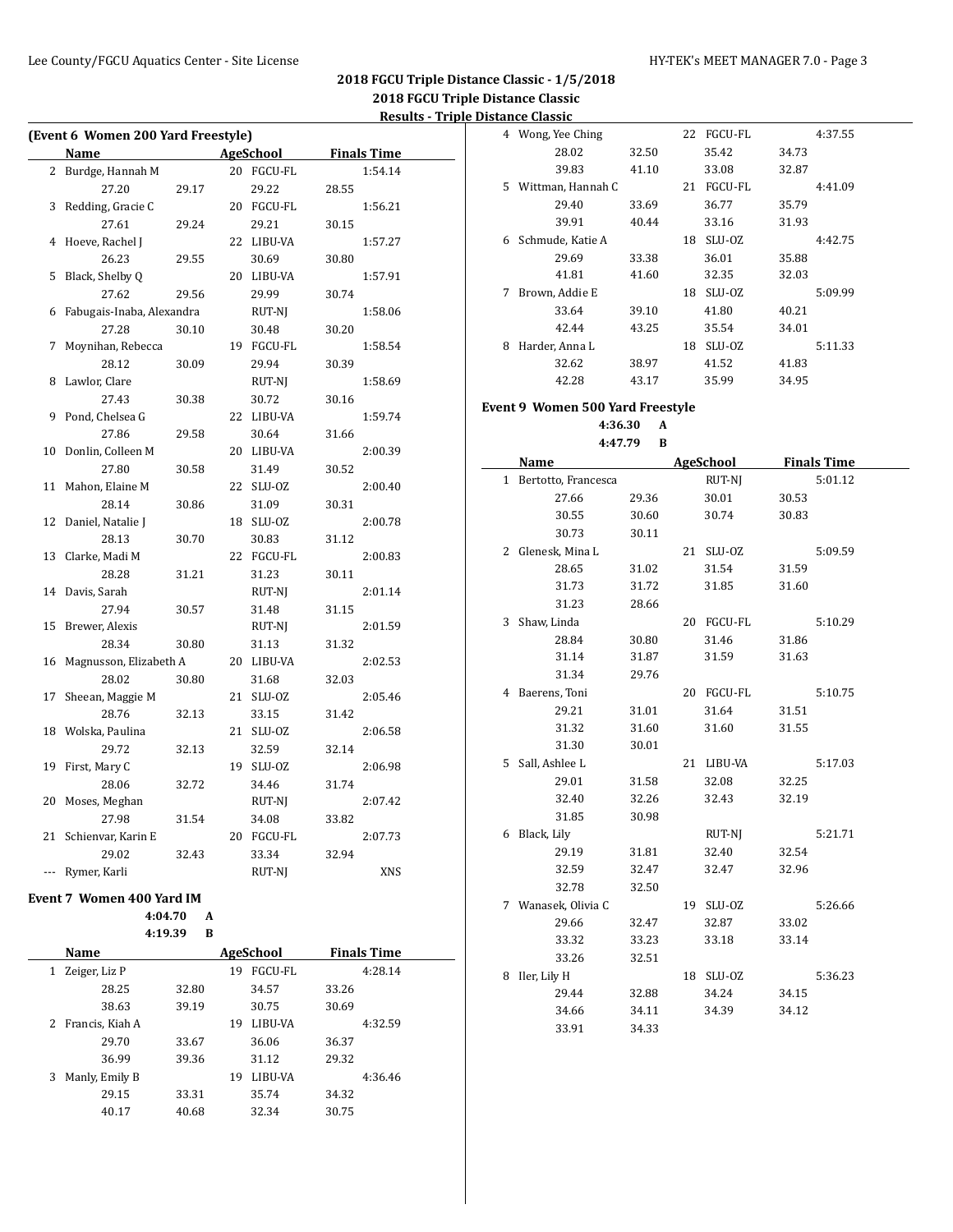$\overline{\phantom{0}}$ 

| <b>Event 10 Women 100 Yard Butterfly</b> |                     |       |    |                |                    |  |  |  |  |
|------------------------------------------|---------------------|-------|----|----------------|--------------------|--|--|--|--|
|                                          |                     | 51.19 | A  |                |                    |  |  |  |  |
|                                          |                     | 54.49 | B  |                |                    |  |  |  |  |
|                                          | Name                |       |    | AgeSchool      | <b>Finals Time</b> |  |  |  |  |
| 1                                        | Finnigan, Alicia J  |       |    | 19 LIBU-VA     | 56.46              |  |  |  |  |
|                                          | 26.84               | 29.62 |    |                |                    |  |  |  |  |
| $\mathbf{2}$                             | Stoppa, Francesca   |       |    | RUT-NJ         | 57.66              |  |  |  |  |
|                                          | 27.03               | 30.63 |    |                |                    |  |  |  |  |
| 3                                        | Greco, Federica     |       |    | RUT-NJ         | 57.80              |  |  |  |  |
|                                          | 27.27               | 30.53 |    |                |                    |  |  |  |  |
|                                          | 4 Cohee, Lindsey J  |       | 18 | LIBU-VA        | 58.44              |  |  |  |  |
|                                          | 27.61               | 30.83 |    |                |                    |  |  |  |  |
| 5                                        | Mauzy, Ashley N     |       | 20 | LIBU-VA        | 58.58              |  |  |  |  |
|                                          | 27.21               | 31.37 |    |                |                    |  |  |  |  |
| 6                                        | Jean, Maddie T      |       | 20 | <b>FGCU-FL</b> | 59.24              |  |  |  |  |
|                                          | 27.54               | 31.70 |    |                |                    |  |  |  |  |
| 7                                        | Nichols, Savannah L |       | 19 | SLU-OZ         | 1:00.72            |  |  |  |  |
|                                          | 28.43               | 32.29 |    |                |                    |  |  |  |  |
| 8                                        | Saunders, Abbey     |       |    | RUT-NJ         | 1:00.93            |  |  |  |  |
|                                          | 28.67               | 32.26 |    |                |                    |  |  |  |  |
| 9                                        | Herfurth, Christi N |       | 21 | FGCU-FL        | 1:02.46            |  |  |  |  |
|                                          | 29.01               | 33.45 |    |                |                    |  |  |  |  |
| 10                                       | Morris, Erica I     |       | 19 | SLU-OZ         | 1:03.75            |  |  |  |  |
|                                          | 29.33               | 34.42 |    |                |                    |  |  |  |  |
|                                          | *11 Schmid, Alex M  |       | 20 | SLU-OZ         | 1:03.80            |  |  |  |  |
|                                          | 30.17               | 33.63 |    |                |                    |  |  |  |  |
| $*11$                                    | Oppel, Nikki E      |       | 21 | FGCU-FL        | 1:03.80            |  |  |  |  |
|                                          | 29.88               | 33.92 |    |                |                    |  |  |  |  |
| 13                                       | Chen, Shavonne Y    |       | 20 | SLU-OZ         | 1:04.71            |  |  |  |  |
|                                          | 29.68               | 35.03 |    |                |                    |  |  |  |  |
|                                          | 14 Lee, Thomasin    |       |    | RUT-NJ         | 1:05.11            |  |  |  |  |
|                                          | 30.03               | 35.08 |    |                |                    |  |  |  |  |
| ---                                      | Elmgreen, Christina |       | 21 | FGCU-FL        | NS                 |  |  |  |  |

#### **Event 11 Women 100 Yard Backstroke**

**51.16 A 55.09 B**

| <b>Finals Time</b> |
|--------------------|
| 57.54              |
|                    |
| 57.77              |
|                    |
| 57.91              |
|                    |
| 57.94              |
|                    |
| 1:00.72            |
|                    |
| 1:00.74            |
|                    |
| 1:01.13            |
|                    |
| 1:01.54            |
|                    |
| 1:01.82            |
|                    |
|                    |

| 10 | Kelly, Madison M       |       | 18 | SLU-0Z    | 1:04.22 |
|----|------------------------|-------|----|-----------|---------|
|    | 31.25                  | 32.97 |    |           |         |
| 11 | Soutar, Hannah I       |       | 23 | FGCU-FL   | 1:04.45 |
|    | 31.43                  | 33.02 |    |           |         |
| 12 | Harper, Megan E        |       | 21 | SLU-0Z    | 1:04.50 |
|    | 31.33                  | 33.17 |    |           |         |
| 13 | Rancap, Hillary B      |       |    | 22 SLU-07 | 1:05.97 |
|    | 32.00                  | 33.97 |    |           |         |
| 14 | Manganiello, Lindsay E |       | 20 | FGCU-FL   | 1:06.21 |
|    | 31.66                  | 34.55 |    |           |         |

# **Event 12 Women 100 Yard Breaststroke**

#### **58.85 A 1:02.49 B**

|    | 1.04.49                | D     |    |            |                    |
|----|------------------------|-------|----|------------|--------------------|
|    | Name                   |       |    | AgeSchool  | <b>Finals Time</b> |
|    | 1 Rooker, Prudence J   |       |    | 21 LIBU-VA | 1:05.90            |
|    | 30.87                  | 35.03 |    |            |                    |
| 2  | Harris, Sommer D       |       |    | 22 FGCU-FL | 1:06.72            |
|    | 31.03                  | 35.69 |    |            |                    |
|    | 3 White, Lizzy A       |       |    | 20 FGCU-FL | 1:06.88            |
|    | 31.53                  | 35.35 |    |            |                    |
| 4  | Hodges, Rickilee D     |       |    | 20 LIBU-VA | 1:08.80            |
|    | 32.50                  | 36.30 |    |            |                    |
| 5. | Noonan, Morgan M       |       |    | 23 LIBU-VA | 1:08.85            |
|    | 32.84                  | 36.01 |    |            |                    |
| 6. | Halmai, Petra          |       | 20 | FGCU-FL    | 1:08.99            |
|    | 32.54                  | 36.45 |    |            |                    |
| 7  | Carey, Delaney         |       |    | RUT-NJ     | 1:09.36            |
|    | 32.55                  | 36.81 |    |            |                    |
| 8  | Updegraff, Molly M     |       | 20 | SLU-OZ     | 1:11.00            |
|    | 32.79                  | 38.21 |    |            |                    |
| 9  | Neilan, Larissa        |       |    | RUT-NI     | 1:11.34            |
|    | 33.29                  | 38.05 |    |            |                    |
|    | 10 Parkinson, Morgan E |       | 21 | SLU-OZ     | 1:12.44            |
|    | 34.98                  | 37.46 |    |            |                    |
| 11 | Gartland, Nora E       |       | 21 | SLU-OZ     | 1:15.11            |
|    | 35.78                  | 39.33 |    |            |                    |
|    | Kishish, Emily L       |       | 20 | SLU-OZ     | DQ                 |
|    | Non-simultaneous touch |       |    |            |                    |
|    | 34.48                  | 37.97 |    |            |                    |

### **Event 13 Women 100 Yard Freestyle**

# **47.53 A**

| 49.99<br>В |                   |       |     |                |                    |  |
|------------|-------------------|-------|-----|----------------|--------------------|--|
|            | Name              |       |     | AgeSchool      | <b>Finals Time</b> |  |
| 1          | Burdge, Hannah M  |       | 20  | FGCU-FL        | 51.85              |  |
|            | 24.97             | 26.88 |     |                |                    |  |
|            | Moynihan, Rebecca |       | 19  | <b>FGCU-FL</b> | 52.44              |  |
|            | 25.20             | 27.24 |     |                |                    |  |
| 3          | Baker, Hannah M   |       | 19  | LIBU-VA        | 52.82              |  |
|            | 25.55             | 27.27 |     |                |                    |  |
| 4          | Redding, Gracie C |       | 20  | <b>FGCU-FL</b> | 53.08              |  |
|            | 25.07             | 28.01 |     |                |                    |  |
| 5.         | Pond, Chelsea G   |       | 22  | LIBU-VA        | 53.67              |  |
|            | 25.45             | 28.22 |     |                |                    |  |
| 6          | Hoeve, Rachel J   |       | 22. | LIBU-VA        | 53.79              |  |
|            | 25.97             | 27.82 |     |                |                    |  |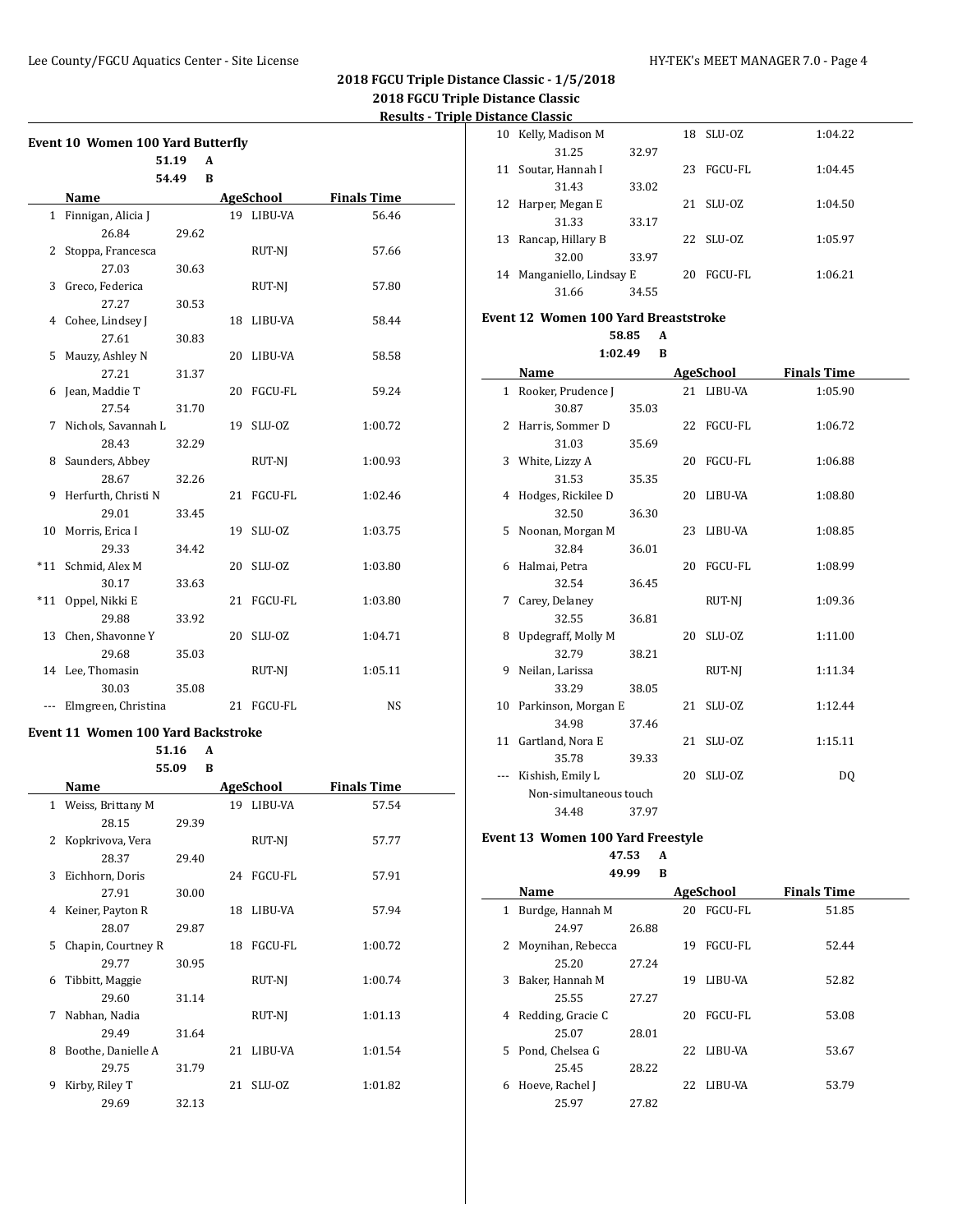| (Event 13 Women 100 Yard Freestyle) |                            |       |    |            |                    |
|-------------------------------------|----------------------------|-------|----|------------|--------------------|
|                                     | Name                       |       |    | AgeSchool  | <b>Finals Time</b> |
| 7                                   | Lawlor, Clare              |       |    | RUT-NJ     | 53.85              |
|                                     | 26.03                      | 27.82 |    |            |                    |
| 8                                   | Donlin, Colleen M          |       | 20 | LIBU-VA    | 54.17              |
|                                     | 26.02                      | 28.15 |    |            |                    |
| 9                                   | Clarke, Madi M             |       | 22 | FGCU-FL    | 54.43              |
|                                     | 26.12                      | 28.31 |    |            |                    |
| 10                                  | Mahon, Elaine M            |       | 22 | SLU-OZ     | 55.26              |
|                                     | 26.92                      | 28.34 |    |            |                    |
| 11                                  | Fabugais-Inaba, Alexandra  |       |    | RUT-NJ     | 55.36              |
|                                     | 26.84                      | 28.52 |    |            |                    |
| 12                                  | Black, Shelby Q            |       | 20 | LIBU-VA    | 55.51              |
|                                     | 27.13                      | 28.38 |    |            |                    |
| 13                                  | Moses, Meghan              |       |    | RUT-NJ     | 55.67              |
|                                     | 26.44                      | 29.23 |    |            |                    |
| 14                                  | Davis, Sarah               |       |    | RUT-NJ     | 55.74              |
|                                     | 26.67                      | 29.07 |    |            |                    |
| 15                                  | Brewer, Alexis             |       |    | RUT-NJ     | 55.80              |
|                                     | 26.74                      | 29.06 |    |            |                    |
| 16                                  | Daniel, Natalie J          |       | 18 | SLU-OZ     | 55.85              |
|                                     | 27.20                      | 28.65 |    |            |                    |
| 17                                  | Sheean, Maggie M           |       | 21 | SLU-OZ     | 56.24              |
|                                     | 26.82                      | 29.42 |    |            |                    |
| 18                                  | Magnusson, Elizabeth A     |       | 20 | LIBU-VA    | 57.48              |
|                                     | 27.35                      | 30.13 |    |            |                    |
| 19                                  | First, Mary C              |       | 19 | SLU-OZ     | 57.69              |
|                                     | 26.58                      | 31.11 |    |            |                    |
| 20                                  | Schienvar, Karin E         |       | 20 | FGCU-FL    | 58.29              |
|                                     | 27.60                      | 30.69 |    |            |                    |
|                                     | 21 Wolska, Paulina         |       | 21 | SLU-OZ     | 1:00.57            |
|                                     | 29.00                      | 31.57 |    |            |                    |
| $\cdots$                            | Rymer, Karli               |       |    | RUT-NJ     | XNS                |
|                                     | Event 14 Women 200 Yard IM |       |    |            |                    |
|                                     | 1:55.00                    | A     |    |            |                    |
|                                     | 2:01.59                    | B     |    |            |                    |
|                                     | Name                       |       |    | AgeSchool  | <b>Finals Time</b> |
| 1                                   | Wong, Yee Ching            |       |    | 22 FGCU-FL | 2:06.55            |
|                                     | 27.42                      | 31.77 |    | 37.52      | 29.84              |
| 2                                   | Zeiger, Liz P              |       | 19 | FGCU-FL    | 2:10.71            |
|                                     | 28.64                      | 33.36 |    | 38.67      | 30.04              |
| 3                                   | Manly, Emily B             |       | 19 | LIBU-VA    | 2:11.20            |
|                                     | 28.12                      | 32.42 |    | 40.36      | 30.30              |
| 4                                   | Francis, Kiah A            |       |    | 19 LIBU-VA | 2:11.60            |
|                                     | 29.15                      | 34.03 |    | 38.89      | 29.53              |
| 5                                   | Wittman, Hannah C          |       | 21 | FGCU-FL    | 2:11.92            |
|                                     | 28.83                      | 34.19 |    | 38.90      | 30.00              |
| 6                                   | Schmude, Katie A           |       |    | 18 SLU-0Z  | 2:14.45            |
|                                     | 28.94                      | 33.57 |    | 41.21      | 30.73              |
| 7                                   | Harder, Anna L             |       | 18 | SLU-OZ     | 2:28.38            |
|                                     | 31.96                      | 39.38 |    | 42.32      | 34.72              |
| 8                                   | Brown, Addie E             |       | 18 | SLU-OZ     | 2:29.49            |
|                                     | 33.15                      | 40.30 |    | 41.11      | 34.93              |
|                                     |                            |       |    |            |                    |

|              | <b>Event 16 Women 200 Yard Freestyle</b> |       |    |                     |                    |
|--------------|------------------------------------------|-------|----|---------------------|--------------------|
|              | 1:43.30                                  | A     |    |                     |                    |
|              | 1:47.99                                  | B     |    |                     |                    |
|              | Name                                     |       |    | AgeSchool           | <b>Finals Time</b> |
| $\mathbf{1}$ | Bertotto, Francesca                      |       |    | RUT-NJ              | 1:54.06            |
| 2            | 26.69                                    | 28.68 |    | 29.38               | 29.31              |
|              | Glenesk, Mina L                          |       |    | 21 SLU-0Z           | 1:57.43            |
|              | 27.43<br>Shaw. Linda                     | 30.15 |    | 30.58<br>20 FGCU-FL | 29.27<br>1:57.48   |
| 3            |                                          |       |    | 30.38               |                    |
|              | 27.38<br>4 Baerens, Toni                 | 29.65 |    | 20 FGCU-FL          | 30.07<br>1:59.26   |
|              | 28.25                                    | 29.89 |    | 30.31               |                    |
|              | 5 Sall, Ashlee L                         |       |    | 21 LIBU-VA          | 30.81<br>2:01.69   |
|              | 27.48                                    |       |    |                     |                    |
| 6            | Black, Lily                              | 30.45 |    | 32.19               | 31.57<br>2:01.87   |
|              |                                          |       |    | RUT-NJ              |                    |
|              | 28.03                                    | 30.92 |    | 32.15               | 30.77              |
|              | 7 Wanasek, Olivia C                      |       |    | 19 SLU-0Z           | 2:06.45            |
|              | 29.37                                    | 31.99 |    | 32.93               | 32.16              |
| 8            | Iler, Lily H                             |       |    | 18 SLU-0Z           | 2:10.85            |
|              | 30.05                                    | 32.78 |    | 33.83               | 34.19              |
|              | <b>Event 17 Women 50 Yard Butterfly</b>  |       |    |                     |                    |
|              | Name                                     |       |    | AgeSchool           | <b>Finals Time</b> |
|              | 1 Finnigan, Alicia J                     |       |    | 19 LIBU-VA          | 26.38              |
|              | 2 Stoppa, Francesca                      |       |    | RUT-NJ              | 26.47              |
|              | 3 Jean, Maddie T                         |       |    | 20 FGCU-FL          | 26.55              |
|              | 4 Mauzy, Ashley N                        |       |    | 20 LIBU-VA          | 26.58              |
|              | 5 Greco, Federica                        |       |    | RUT-NJ              | 27.03              |
|              | 6 Cohee, Lindsey J                       |       |    | 18 LIBU-VA          | 27.43              |
| 7            | Nichols, Savannah L                      |       |    | 19 SLU-0Z           | 27.45              |
| 8            | Saunders, Abbey                          |       |    | RUT-NJ              | 27.93              |
| 9            | Herfurth, Christi N                      |       |    | 21 FGCU-FL          | 28.53              |
| 10           | Oppel, Nikki E                           |       |    | 21 FGCU-FL          | 28.56              |
|              | 11 Lee, Thomasin                         |       |    | RUT-NJ              | 28.91              |
|              | 12 Chen, Shavonne Y                      |       |    | 20 SLU-0Z           | 29.21              |
|              | 13 Morris, Erica I                       |       | 19 | SLU-OZ              | 29.36              |
|              | 14 Schmid. Alex M                        |       | 20 | SLU-OZ              | 30.04              |
| ---          | Elmgreen, Christina                      |       |    | 21 FGCU-FL          | NS                 |
|              |                                          |       |    |                     |                    |
|              | <b>Event 18 Women 50 Yard Backstroke</b> |       |    |                     |                    |
|              | <b>Name</b>                              |       |    | <b>AgeSchool</b>    | <b>Finals Time</b> |
| 1            | Kopkrivova, Vera                         |       |    | RUT-NJ              | 27.22              |
| 2            | Weiss, Brittany M                        |       | 19 | LIBU-VA             | 27.29              |
| 3            | Eichhorn, Doris                          |       | 24 | FGCU-FL             | 27.45              |
| 4            | Keiner, Payton R                         |       | 18 | LIBU-VA             | 27.52              |
| 5            | Chapin, Courtney R                       |       | 18 | FGCU-FL             | 28.00              |
| 6            | Boothe, Danielle A                       |       | 21 | LIBU-VA             | 28.49              |
| 7            | Tibbitt, Maggie                          |       |    | RUT-NJ              | 28.82              |
| 8            | Kirby, Riley T                           |       | 21 | SLU-OZ              | 29.18              |
| 9            | Nabhan, Nadia                            |       |    | RUT-NJ              | 29.21              |
| 10           | Rancap, Hillary B                        |       | 22 | SLU-OZ              | 29.68              |
| 11           | Manganiello, Lindsay E                   |       | 20 | FGCU-FL             | 30.48              |
| 12           | Harper, Megan E                          |       | 21 | SLU-OZ              | 30.85              |
| 13           | Kelly, Madison M                         |       | 18 | SLU-OZ              | 31.23              |
| 14           | Soutar, Hannah I                         |       | 23 | FGCU-FL             | 33.58              |
|              |                                          |       |    |                     |                    |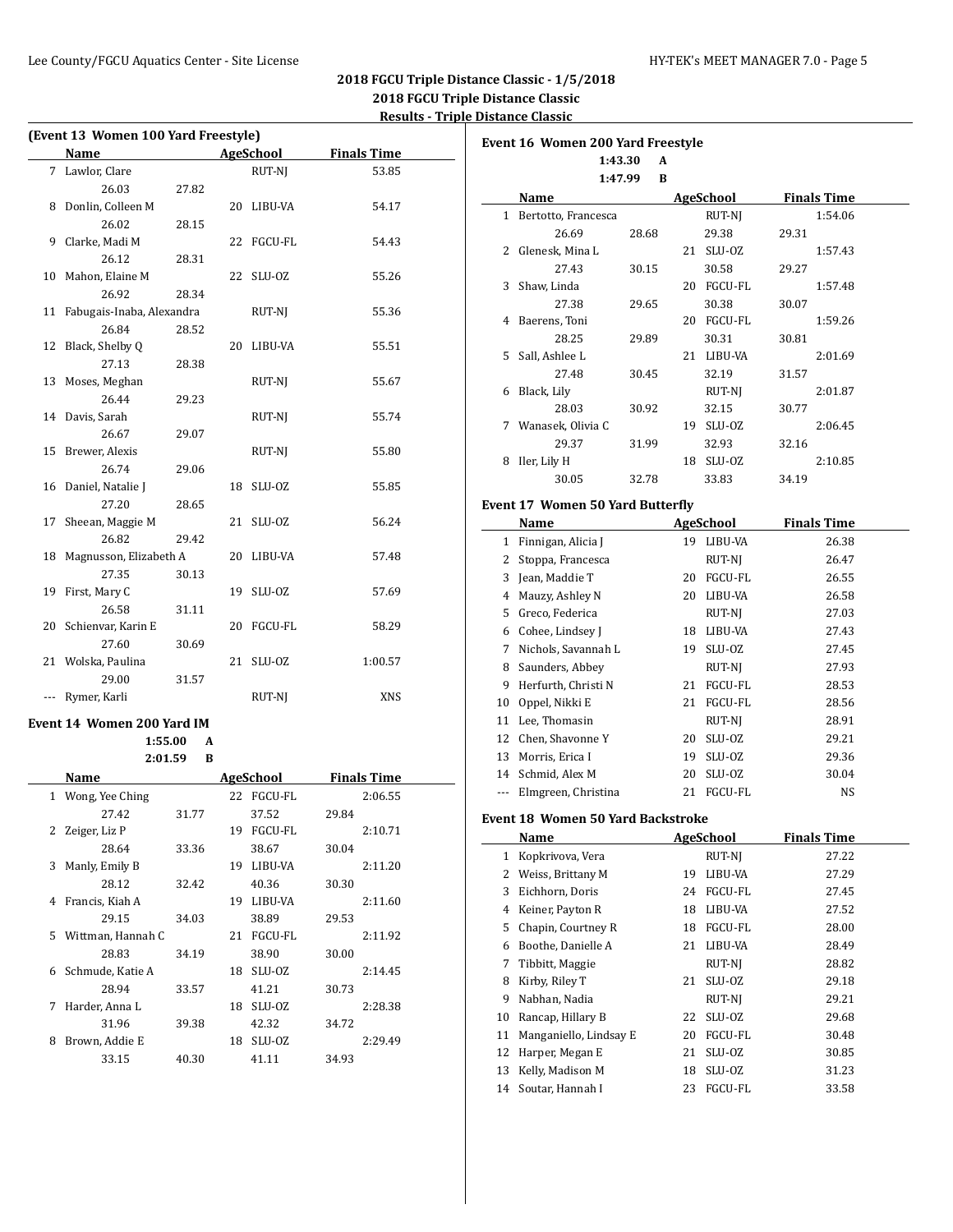# **2018 FGCU Triple Distance Classic - 1/5/2018 2018 FGCU Triple Distance Classic**

# **Results - Triple Distance Classic**

| Event 19 Women 50 Yard Breaststroke |                     |    |                |                    |  |  |  |
|-------------------------------------|---------------------|----|----------------|--------------------|--|--|--|
|                                     | Name                |    | AgeSchool      | <b>Finals Time</b> |  |  |  |
| 1                                   | Rooker, Prudence J  | 21 | LIBU-VA        | 29.41              |  |  |  |
| 2                                   | Hodges, Rickilee D  | 20 | LIBU-VA        | 30.26              |  |  |  |
| 3                                   | Harris, Sommer D    | 22 | FGCU-FL        | 30.70              |  |  |  |
| 4                                   | White, Lizzy A      | 20 | <b>FGCU-FL</b> | 31.29              |  |  |  |
| 5.                                  | Halmai, Petra       | 20 | FGCU-FL        | 31.96              |  |  |  |
| 6                                   | Carey, Delaney      |    | RUT-NI         | 32.07              |  |  |  |
| 7                                   | Noonan, Morgan M    | 23 | LIBU-VA        | 32.18              |  |  |  |
| 8                                   | Parkinson, Morgan E | 21 | SLU-OZ         | 32.53              |  |  |  |
| 9                                   | Neilan, Larissa     |    | RUT-NJ         | 32.77              |  |  |  |
| 10                                  | Updegraff, Molly M  | 20 | SLU-OZ         | 33.08              |  |  |  |
| 11                                  | Kishish, Emily L    | 20 | SLU-OZ         | 33.70              |  |  |  |
| 12                                  | Gartland, Nora E    | 21 | SLU-OZ         | 34.76              |  |  |  |

|       | 21.80<br>22.99            | A<br>B |                |                    |
|-------|---------------------------|--------|----------------|--------------------|
|       | Name                      |        | AgeSchool      | <b>Finals Time</b> |
| 1     | Burdge, Hannah M          | 20     | <b>FGCU-FL</b> | 23.95              |
| 2     | Redding, Gracie C         | 20     | <b>FGCU-FL</b> | 24.03              |
| 3     | Baker, Hannah M           | 19     | LIBU-VA        | 24.18              |
| 4     | Moynihan, Rebecca         | 19     | FGCU-FL        | 24.33              |
| 5     | Lawlor, Clare             |        | RUT-NJ         | 24.59              |
| 6     | Hoeve, Rachel J           | 22     | LIBU-VA        | 24.75              |
| 7     | Donlin, Colleen M         | 20     | LIBU-VA        | 24.88              |
| 8     | Moses, Meghan             |        | RUT-NI         | 24.91              |
| 9     | Clarke, Madi M            | 22     | <b>FGCU-FL</b> | 25.10              |
| 10    | Pond, Chelsea G           | 22     | LIBU-VA        | 25.11              |
| 11    | Fabugais-Inaba, Alexandra |        | RUT-NJ         | 25.48              |
| 12    | Sheean, Maggie M          | 21     | SLU-OZ         | 25.52              |
| 13    | First, Mary C             | 19     | SLU-OZ         | 25.53              |
| 14    | Davis, Sarah              |        | RUT-NI         | 25.55              |
| 15    | Daniel, Natalie J         | 18     | SLU-OZ         | 25.58              |
| 16    | Black, Shelby Q           | 20     | LIBU-VA        | 25.65              |
| 17    | Mahon, Elaine M           | 22     | SLU-OZ         | 25.72              |
| 18    | Magnusson, Elizabeth A    | 20     | LIBU-VA        | 25.83              |
| 19    | Brewer, Alexis            |        | RUT-NJ         | 26.48              |
| 20    | Schienvar, Karin E        | 20     | FGCU-FL        | 27.27              |
| 21    | Wolska, Paulina           | 21     | SLU-OZ         | 28.18              |
| $---$ | Rymer, Karli              |        | RUT-NI         | <b>XNS</b>         |

|    | Name              |       |    | AgeSchool      | <b>Finals</b> Time |  |
|----|-------------------|-------|----|----------------|--------------------|--|
| 1  | Wong, Yee Ching   |       | 22 | <b>FGCU-FL</b> | 59.37              |  |
|    | 27.33             | 32.04 |    |                |                    |  |
| 2  | Francis, Kiah A   |       | 19 | LIBU-VA        | 1:01.08            |  |
|    | 28.82             | 32.26 |    |                |                    |  |
| 3  | Wittman, Hannah C |       | 21 | FGCU-FL        | 1:01.85            |  |
|    | 29.41             | 32.44 |    |                |                    |  |
| 4  | Manly, Emily B    |       | 19 | LIBU-VA        | 1:01.97            |  |
|    | 28.24             | 33.73 |    |                |                    |  |
| 5. | Zeiger, Liz P     |       | 19 | FGCU-FL        | 1:02.10            |  |
|    | 28.92             | 33.18 |    |                |                    |  |
| 6  | Schmude, Katie A  |       | 18 | SLU-0Z         | 1:03.45            |  |
|    | 29.33             | 34.12 |    |                |                    |  |
|    |                   |       |    |                |                    |  |

| istance Ciassic  |       |                      |  |  |  |
|------------------|-------|----------------------|--|--|--|
| 7 Harder, Anna L |       | 18 SLU-0Z<br>1:08.39 |  |  |  |
| 32.01            | 36.38 |                      |  |  |  |
| 8 Brown, Addie E |       | 18 SLU-0Z<br>1:09.21 |  |  |  |
| 33.02            | 36.19 |                      |  |  |  |

# **Event 22 Women 200 Yard Freestyle Relay**

**1:28.71 A 1:29.57 B**

|              | Team                     | <b>Relay</b>   | <b>Finals Time</b>           |
|--------------|--------------------------|----------------|------------------------------|
| $\mathbf 1$  | FGCU-FL                  | A              | 1:36.12                      |
|              | 1) Redding, Gracie C 20  |                | 2) Burdge, Hannah M 20       |
|              | 3) Moynihan, Rebecca 19  |                | 4) Eichhorn, Doris 24        |
|              | 24.85<br>24.35           | 23.76          | 23.16                        |
| $\mathbf{2}$ | LIBU-VA                  | A              | 1:36.46                      |
|              | 1) Hoeve, Rachel J 22    |                | 2) Donlin, Colleen M 20      |
|              | 3) Weiss, Brittany M 19  |                | 4) Baker, Hannah M 19        |
|              | 25.16<br>24.29           | 23.63          | 23.38                        |
| 3            | RUT-NJ                   | A              | 1:38.71                      |
|              | 1) Lawlor, Clare         |                | 2) Fabugais-Inaba, Alexandra |
|              | 3) Davis, Sarah          |                | 4) Moses, Meghan             |
|              | 24.72<br>24.69           | 24.61          | 24.69                        |
| 4            | FGCU-FL                  | C              | 1:39.81                      |
|              | 1) Shaw, Linda 20        |                | 2) Baerens, Toni 20          |
|              | 3) Zeiger, Liz P 19      |                | 4) Wong, Yee Ching 22        |
|              | 25.35<br>24.72           | 25.53          | 24.21                        |
| 5            | SLU-OZ                   | A              | 1:41.28                      |
|              | 1) First, Mary C 19      |                | 2) Mahon, Elaine M 22        |
|              | 3) Sheean, Maggie M 21   |                | 4) Glenesk, Mina L 21        |
|              | 25.81<br>25.29           | 25.48          | 24.70                        |
| 6            | LIBU-VA                  | B              | 1:41.29                      |
|              | 1) Hodges, Rickilee D 20 |                | 2) Pond, Chelsea G 22        |
|              | 3) Boothe, Danielle A 21 |                | 4) Keiner, Payton R 18       |
|              | 25.56<br>25.12           | 25.89          | 24.72                        |
| 7            | FGCU-FL                  | B              | 1:41.41                      |
|              | 1) Clarke, Madi M 22     |                | 2) Schienvar, Karin E 20     |
|              | 3) Jean, Maddie T 20     |                | 4) Wittman, Hannah C 21      |
|              | 25.82<br>1:15.59         |                |                              |
| 8            | RUT-NJ                   | C              | 1:42.43                      |
|              | 1) Nabhan, Nadia         | 2) Black, Lily |                              |
|              | 3) Kopkrivova, Vera      |                | 4) Bertotto, Francesca       |
|              | 26.82<br>25.53           | 25.00          | 25.08                        |
| 9.           | LIBU-VA                  | C              | 1:43.69                      |
|              | 1) Mauzy, Ashley N 20    |                | 2) Magnusson, Elizabeth A 20 |
|              | 3) Black, Shelby Q 20    |                | 4) Sall, Ashlee L 21         |
|              | 25.55<br>25.71           | 25.69          | 26.74                        |
| 10           | RUT-NJ                   | B              | 1:43.96                      |
|              | 1) Brewer, Alexis        |                | 2) Tibbitt, Maggie           |
|              | 3) Stoppa, Francesca     |                | 4) Greco, Federica           |
|              | 18.20<br>33.85           | 25.98          | 25.93                        |
| 11           | SLU-OZ                   | C              | 1:49.51                      |
|              | 1) Rancap, Hillary B 22  |                | 2) Wolska, Paulina 21        |
|              | 3) Kelly, Madison M 18   |                | 4) Nichols, Savannah L 19    |
|              | 26.89<br>27.70           | 27.64          | 27.28                        |
| 12           | SLU-OZ                   | D              | 1:51.13                      |
|              | 1) Updegraff, Molly M 20 |                | 2) Wanasek, Olivia C 19      |
|              | 3) Harder, Anna L 18     |                | 4) Chen, Shavonne Y 20       |
|              | 27.60<br>28.13           | 27.74          | 27.66                        |